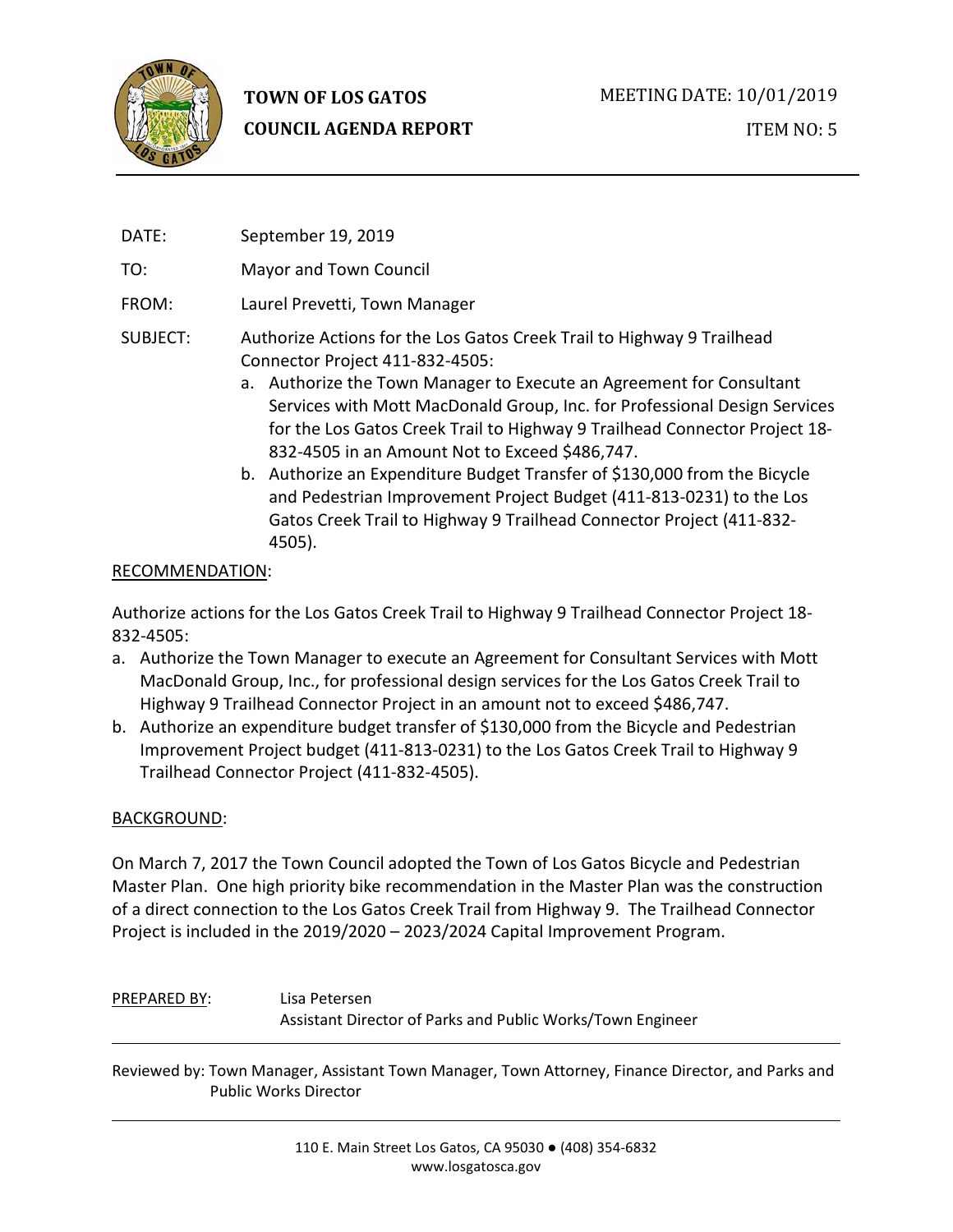## PAGE **2** OF **4**

# SUBJECT: Authorize Actions for the Los Gatos Creek Trail to Highway 9 Trailhead Connector Project 18-832-4505

DATE: September 19, 2019

#### BACKGROUND (continued):

On June 20, 2017, the Town Council authorized the Town Manager to file an application for funding for the Los Gatos Creek Trail to Highway 9 Trailhead Connector Project from the noncompetitive One Bay Area Grant (OBAG) Cycle II funding, and to issue a request for proposals (RFP) for the design of the project. Additionally, the Town Council adopted a resolution committing any necessary matching funds and stating assurance to complete the project.

The project was subsequently awarded OBAG funding in the amount of \$343,000 and required local matching funds of \$44,440 for a total project budget of \$387,440.

On February 15, 2019, a Request for Proposals for professional engineering design services for the Trailhead Connector Project was released. The RFP process followed the required strict federal guidelines for the project to remain eligible for the federal reimbursement. On March 28, 2019, proposals were received from three professional engineering design firms. Town staff interviewed all three consultant project teams pursuant to the required federal process, and selected Mott MacDonald Group, Inc. as the most qualified firm to complete the project design.

#### DISCUSSION:

The attached Agreement for Consultant Services, including the scope of services and associated cost proposals, have been negotiated with Mott MacDonald Group, Inc. The RFP process and the proposed contract have been reviewed and approved by the Caltrans Office of Local Assistance for the Town's consideration of award. Additionally, the consultant and subconsultants cost proposals and financial documents have been reviewed and approved by the Caltrans Independent Office of Audits and Investigations.

The anticipated cost to complete the scope of services determined to be necessary for the design of the Los Gatos Creek Trail to Highway 9 Trailhead Connector Project is \$486,747. Funding for the construction of the project has not yet been identified; however, projects that show significant design progress will be more competitive for construction funding in the upcoming Measure B funding cycle. Should the Town Council approve the Consultant Service Contract with Mott MacDonald Group, Inc., it is anticipated the design will begin immediately and will be complete by November of 2020.

#### *Future Public Outreach*

The contract also includes support services from the consultant for outreach to the community regarding the project. The Town anticipates the consultant facilitating one meeting with the public and one meeting with appropriate Town Commissions. Additionally, staff will notify and update the community on the project and anticipated public meetings through letters to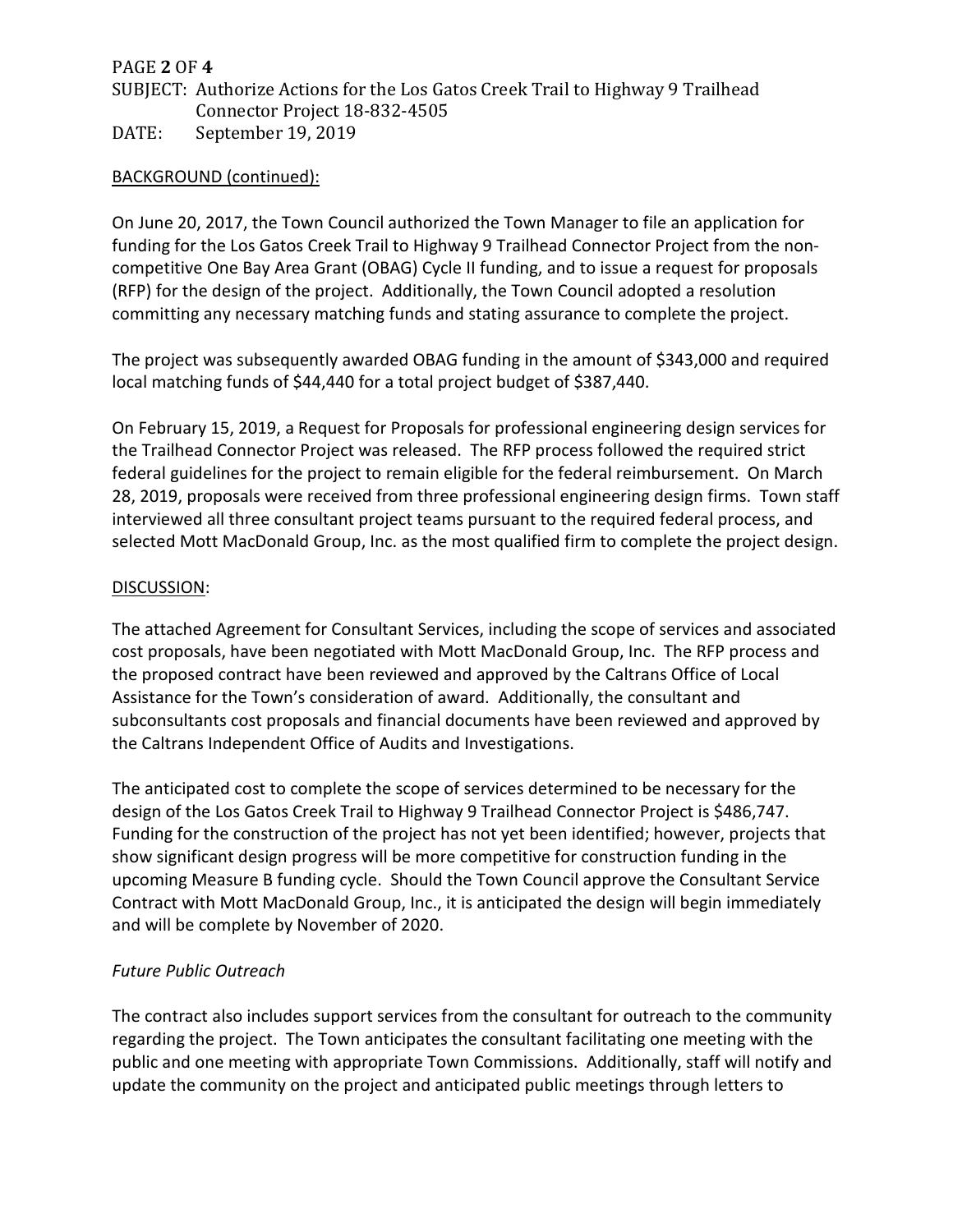#### PAGE **3** OF **4**

SUBJECT: Authorize Actions for the Los Gatos Creek Trail to Highway 9 Trailhead Connector Project 18-832-4505

DATE: September 19, 2019

#### DISCUSSION (continued):

adjacent neighbors, NextDoor, and through a dedicated Town webpage. Additional outreach will be included as needed during design. Staff anticipates returning to the Town Council for approval of the final design in December of 2020.

#### CONCLUSION:

Authorizing the Town Manager to execute the Consultant Services Agreement for the Los Gatos Creek Trail to Highway 9 Trailhead Connector Project and approving the necessary budget adjustment will allow the Trailhead Connector Project to move forward into design and will move the Town closer to the completion of one of the major priority improvements identified in the Town's Bicycle and Pedestrian Master Plan. Additionally, by initiating the design work, it is anticipated that the Trailhead Connector Project will become more competitive for construction funding in the upcoming Measure B call for projects.

#### ALTERNATIVES:

The Council could choose to add additional design scope to the consultant agreement. As federal funds have been allocated to the design of this project, the draft contract, cost proposals, and scope of services have been required to be submitted to various Caltrans offices for review and approval prior to any Town Council action. Any modifications would require renegotiations with the consultant and resubmission of these items to the appropriate Caltrans offices for review and approval. This would add a significant time delay to the design of the project which could jeopardize the federal funding allocated to the project.

#### COORDINATION:

The proposed Consultant Services Agreement has been reviewed with the Town Attorney's Office and the proposed budget adjustment has been coordinated with the Finance Department. Additionally, the project is required to comply with the requirements for federally funded projects and has been coordinated with the Caltrans Office of Local Assistance.

#### FISCAL IMPACT:

The Trailhead Connector Project has been identified in the FY 2019/2020 Capital Improvement Project with funding of \$387,440. The proposed budget adjustment would redistribute \$130,000 from the Bicycle and Pedestrian Improvement Project to the Los Gatos Creek Trail to Highway 9 Trailhead Connector Project for a total project budget of \$517,440.

In house staffing for project management will be conducted by part time temporary staff retained for this project specifically. The use of this staffing model allows for the delivery of